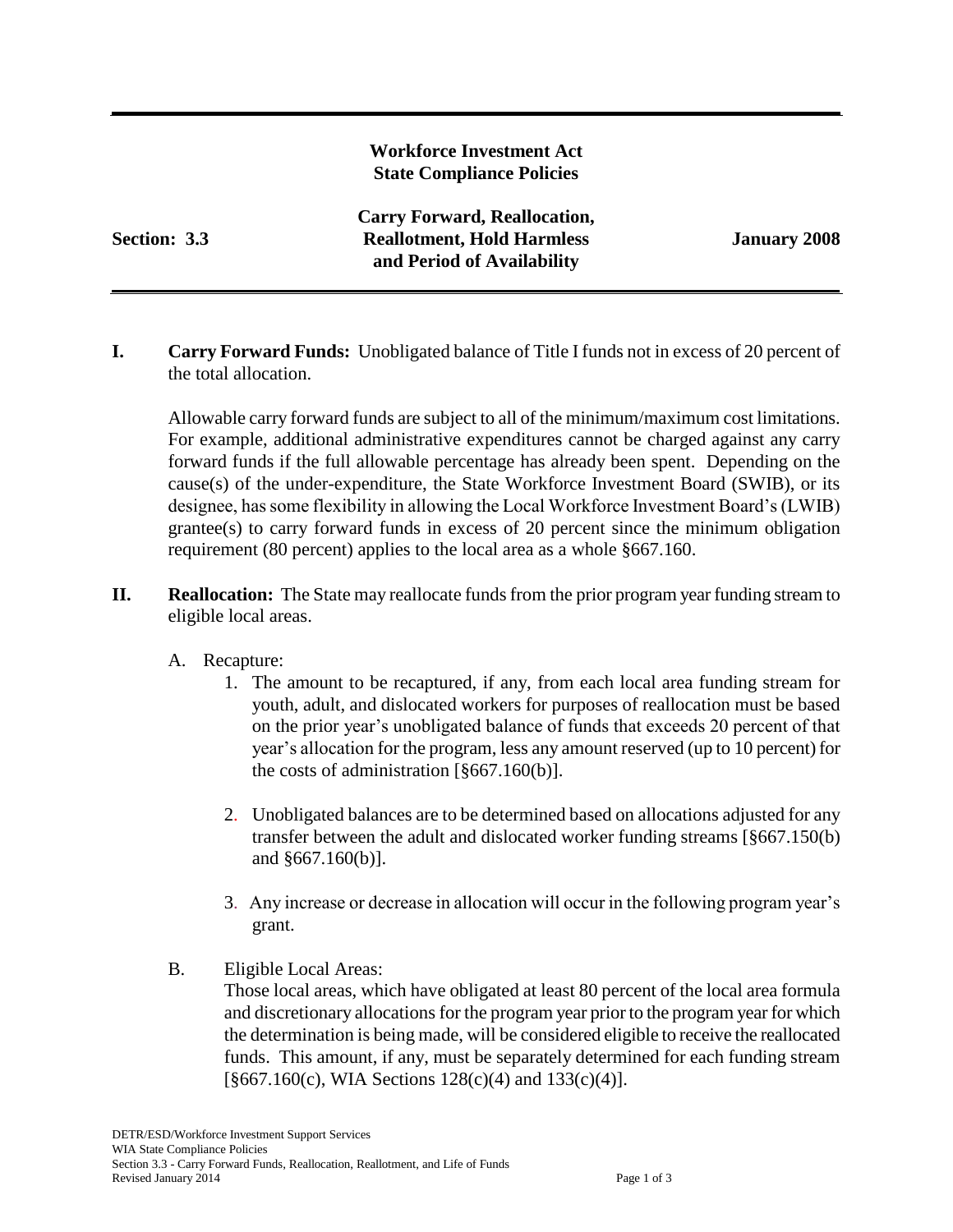- C. State Requirements:
	- 1. Reallocation of funds will normally be processed during October or November of the second year of allocation (state requirement)*.*
	- 2. Grantees receiving reallocated funds will be required to submit a modification to their plan and/or scope of work (state requirement).

## **III. Hold Harmless Provision:** (20CFR 667.135);WIA Adult and Youth Allocations

A. 1. For the first two fiscal years after the date on which a local area is designated under section 116 of WIA, the State may elect to apply the "hold harmless" provisions specified in paragraph (B) of this section to local area allocations of WIA youth funds under §667.130(c) and to allocations of WIA adult funds under §667.130(d).

2. Effective at the end of the second full fiscal year after the date on which a local area is designated under section 116 of WIA the State must apply the "hold harmless" specified in paragraph (B) of this section to local area allocations of WIA youth funds under §667.130(c) and to allocations of WIA adult funds under §667.130(d).

3. There are no "hold harmless" provisions that apply to local area allocations of WIA dislocated worker funds.

B. 1. If a State elects to apply a "hold-harmless" under paragraph  $(A)(1)$  of this section, a local area must not receive an allocation amount for a fiscal year that is less than 90 percent of the average allocation of the local area for the two preceding fiscal years.

2. In applying the "hold harmless" under paragraph (A)(2) of this section, a local area must not receive an allocation amount for a fiscal year that is less than 90 percent of the average allocation of the local area for the two preceding fiscal years.

3. Amounts necessary to increase allocations to local areas must be obtained by ratably reducing the allocations to be made to other local areas.

4. If the amounts of WIA funds appropriated in a fiscal year are not sufficient to provide the amount specified in paragraph (B)(1) of this section to all local areas, the amounts allocated to each local area must be ratably reduced. (WIA secs. 128(b)(2)(A)(ii), 133(b)(2)(A)(ii), 506.)